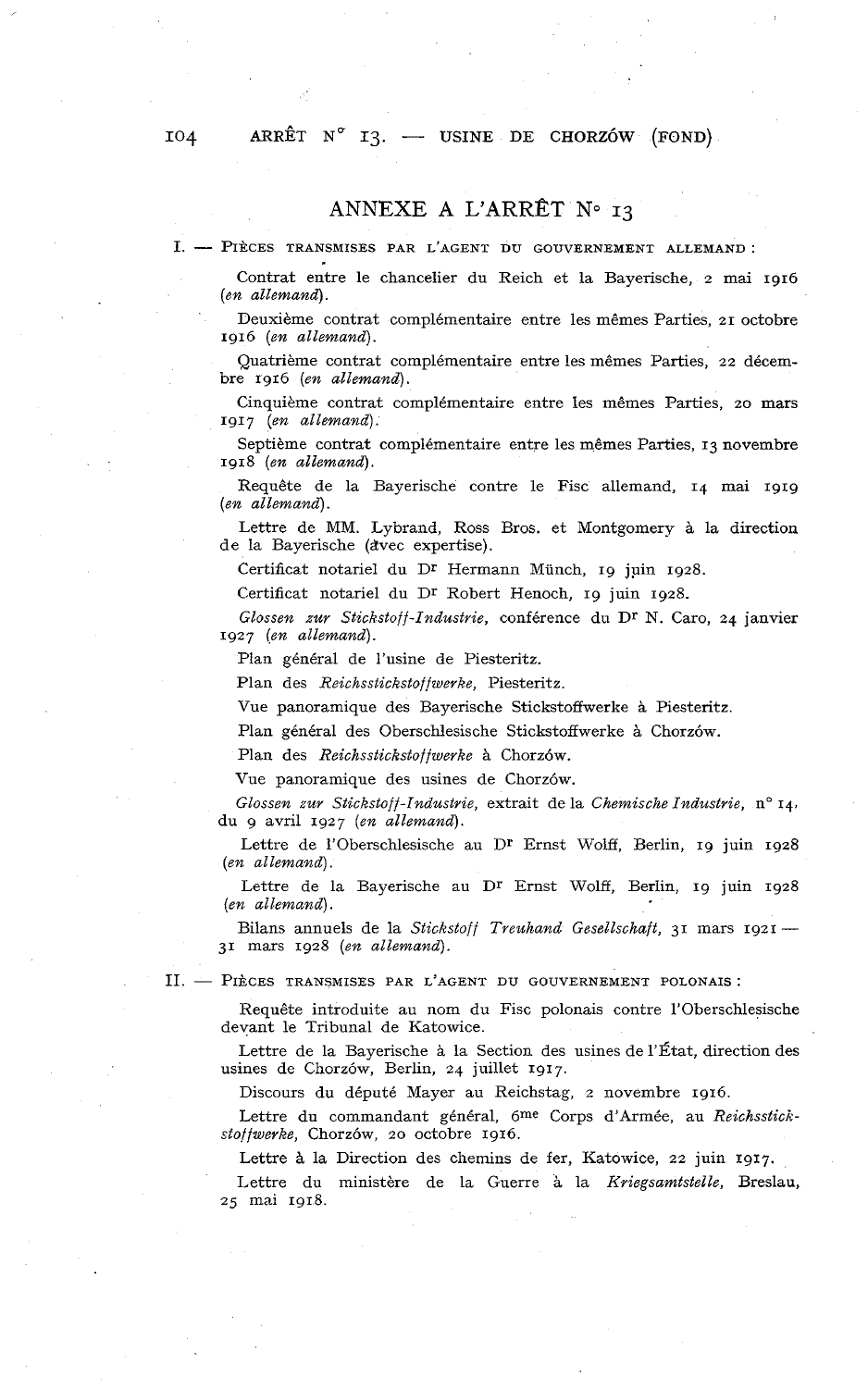JUDGMENT No. 13. - CHORZÓW FACTORY (MERITS) 104

## ANNEX TO JUDGMENT No. 13.

I.-DOCUMENTS SUBMITTED BY THE AGENT TO THE GERMAN GOVERNMENT:

Contract between the Chancellor of the Reich and the Bayerische, May 2nd, 1916 *(in German)*.

Second additional contract between the same Parties, October 21st, 1916 *(in German).* 

Fourth additional contract between the same Parties, December zznd, 1916 *(in German).* 

Fifth additional contract between the same Parties, March zoth, 1917 *(in German).* 

Seventh additional contract between the same Parties, November 13th, 1918 *(in German).* 

Application filed by the Bayerische against the German Treasury, May 14th, 1919 *(in German).* 

Letter from Messrs. Lybrand, Ross Bros. & Montgomery to the management of the Bayensche (with expert opinion).

Notary's certificate by Dr. Hermann Münch, June 19th, 1928.

Notary's certificate by Dr. Robert Henoch, June 19th, 1928.

*Glossen zur Stickstoff-Industrie,* lecture by Dr. N. Caro, January 24th. \* 1927 (in German).

General Plan of the Piesteritz factory.

Plan of the *Reichsstickstoffwerke,* Piesteritz.

Panoramic view of the Bayerische Stickstoffwerke, Piesteritz.

General Plan of the Oberschlesische Stickstoffwerke at Chorzów.

Plan of the *Reichsstickstoffwerke*, Chorzów.

Panoramic view of the factories at Chorzów.

*Glossen zur Stickstoff-Industrie,* extract from the *Chemische industrie,*  No. 14, April gth, 1927 *(in German).* 

Letter from the Oberschlesische to Dr. Ernst Wolff, Berlin, June 19th, 1928 *(in German).* 

Letter from the Bayerische to Dr. Ernst Wolff, Berlin, June 19th, 1928 *(in German).* 

Annual balance sheets of the *Stickstoff Treuhand Gesellschaft*, March 31st, 1921, to March 31st, 1928 *(in German).* 

11.-DOCUMENTS SUBMITTED BY THE AGENT TO THE POLISH GOVERNMENT:

Application made to the Tribunal at Katowice, in the name of the Polish Treasury against the Oberschlesische.

Letter from the Bayerische to the State Factories Section of the Management of the Chorzów factories, Berlin, July 24th, 1917.

Speech by Deputy Mayer in the Reichstag, November znd, 1916.

Letter from the General commanding Sixth Army Corps to the *Reicisstickstoffwerke,* Chorzow, October zoth, 1916.

Letter to the Management of the Railways, Katowice, June 22nd, 1917. Letter from the War Ministry to the *Kriegsamtsfelle,* Breslau. May 25th. 1918.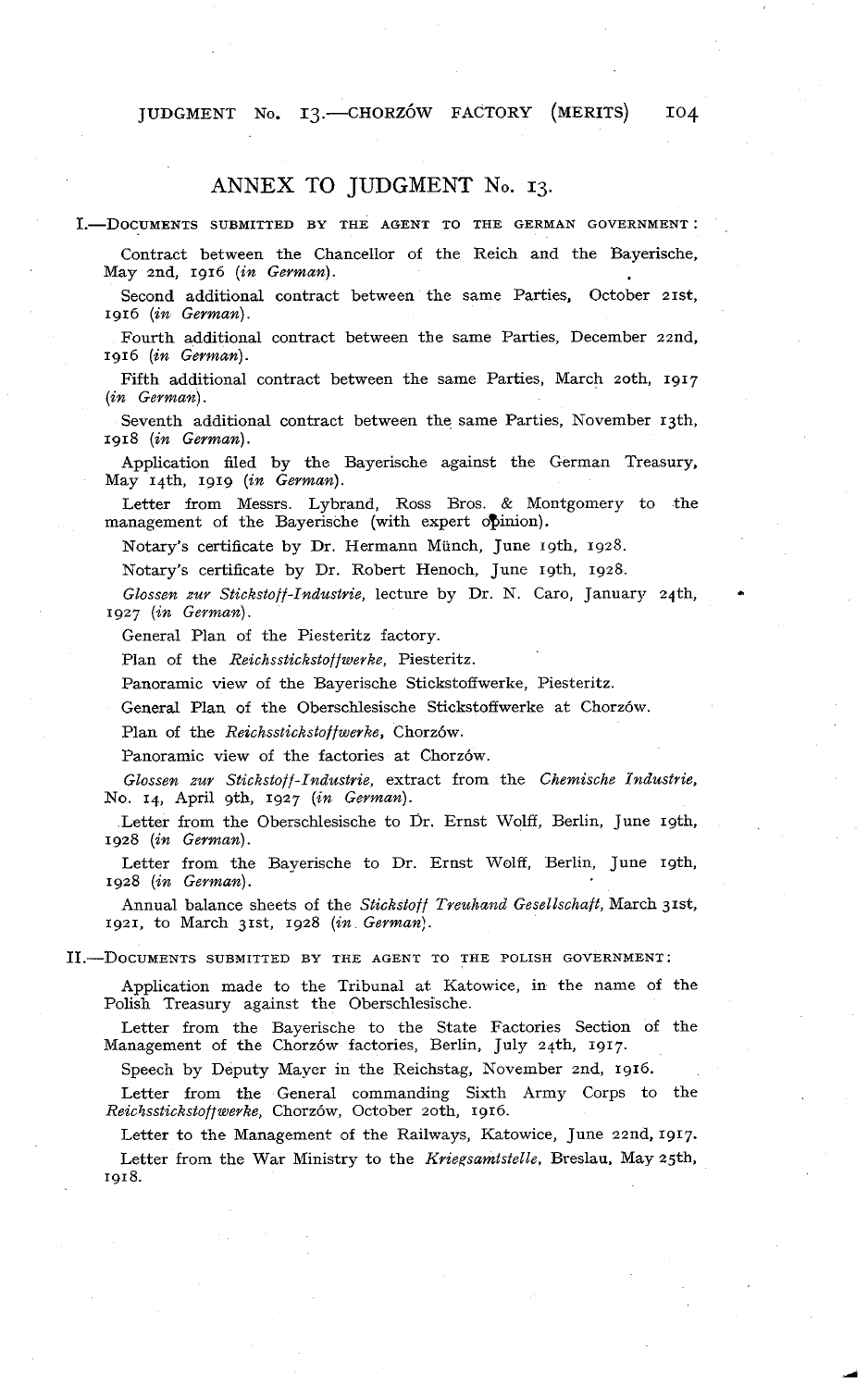Lettre de l'Oberschlesische à la Bayerische Stickstoffwerke A.-G., Trostberg, **14** octobre **1920.** 

Description des installations de l'usine à Chorzów.

Extrait de la *Gewerbeordnung für das Deutsche* Reich, Berlin, **1912.** 

Tableau des propres frais de l'usine de Chorzow pour la production d'un kilo d'azote.

Relevé des matériaux emmagasinés, etc., repris, le **3** juillet **1922,**  dans l'usine de Chorzów.

Requête introduite devant le Tribunal arbitral mixte germano-polonais par la Bayerische contre l'État polonais, **25** mars **1925.** 

Note verbale du Gouvernement allemand à la Légation polonaise, Berlin, **II** mai **1927.** 

Jugement du Tribunal de Katowice en l'affaire du Fisc polonais contre l'Oberschlesische, **12** novembre **1927.** 

Lettre de l'avocat Dr Ernst Wolff au Tribunal arbitral mixte germano-polonais, **6** janvier **1928.** 

Lettre du ministre d'Allemagne à Varsovie à M. Jackowski, **24** octobre **1927.** 

Lettre du ministre d'Allemagne<sub>l</sub> à Varsovie! à M. Jackowski, 20 octobre **1927.**